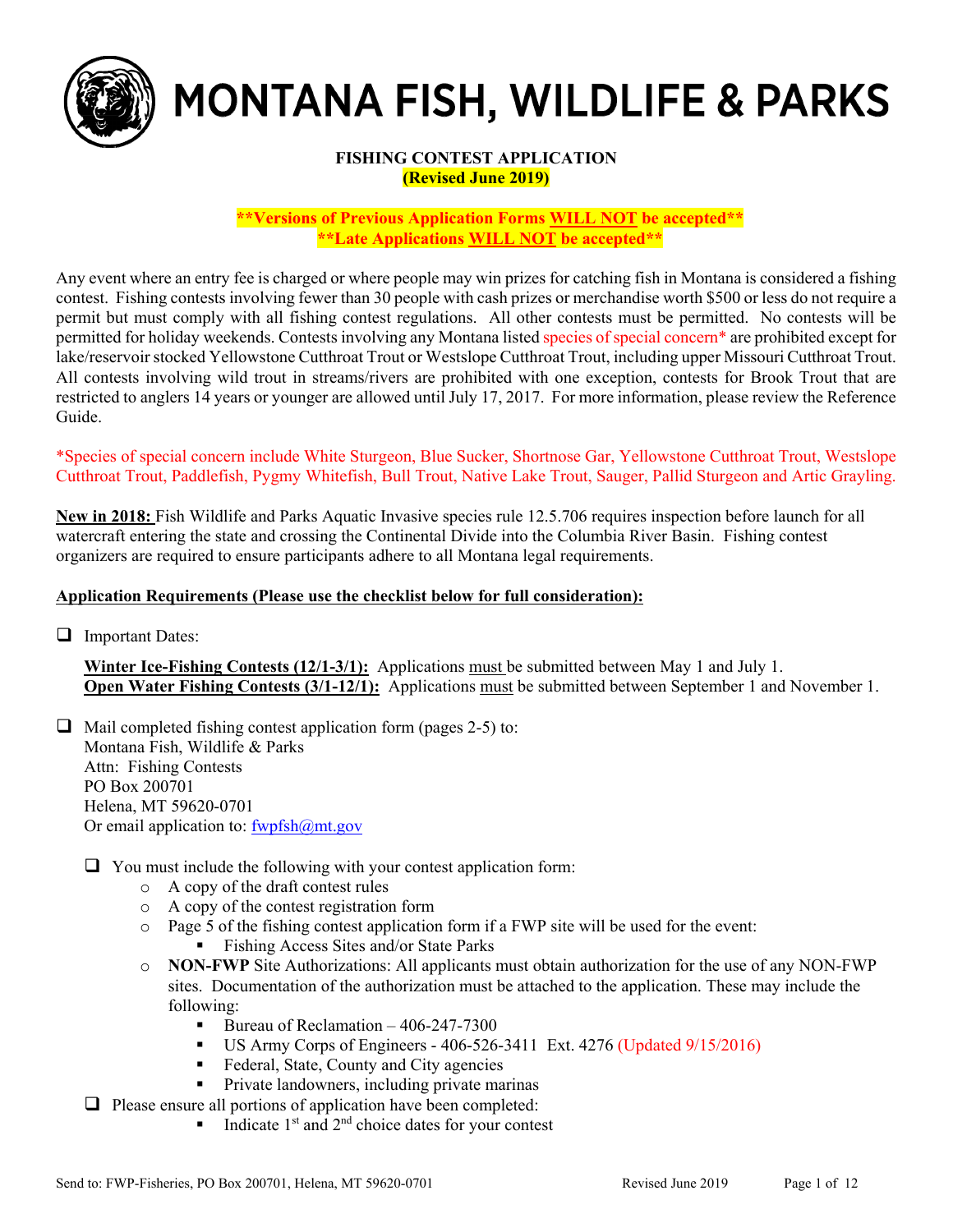# **Part I. Contact Information**

**\*Fishing contest permits will be issued to the listed sponsor (permittee). If no sponsor is listed, the permit will be issued to the contest organizer. No future permits will be issued to the sponsor and/or organizer until all reports and payments are submitted to FWP.** 

| Sponsor Info<br>(Permittee) | <b>Sponsor of Contest:</b>       |  |
|-----------------------------|----------------------------------|--|
|                             | Sponsor ALS #:                   |  |
|                             | <b>Sponsor Address:</b>          |  |
|                             | <b>Sponsor Phone Number</b>      |  |
| Organizer Info              | <b>Sponsor Email Address:</b>    |  |
|                             | <b>Contact Person:</b>           |  |
|                             | Contact Person ALS # or DOB:     |  |
|                             | <b>Contact Person Address:</b>   |  |
|                             | <b>Contact Telephone Number:</b> |  |
|                             | <b>Contact Email Address:</b>    |  |
|                             | Part II. Derby Information       |  |

1. Name of contest:

2. List all waterbodies where contest activities will be held:

3. Designated boundaries for the contest, if any:

4. Dates and hours contest will be held (including start/stop times). You must list 1<sup>st</sup> and 2<sup>nd</sup> date choices for your contest. Competing applications for the 1<sup>st</sup> choice date will be evaluated using the criteria listed in Montana statute 87-3-121 and established Waterbody Management Plans.

|                 | Date(s) | Start Time(s) | Stop Time(s) |
|-----------------|---------|---------------|--------------|
| 1 <sup>st</sup> |         |               |              |
| choice          |         |               |              |
| $2nd$ choice    |         |               |              |
|                 |         |               |              |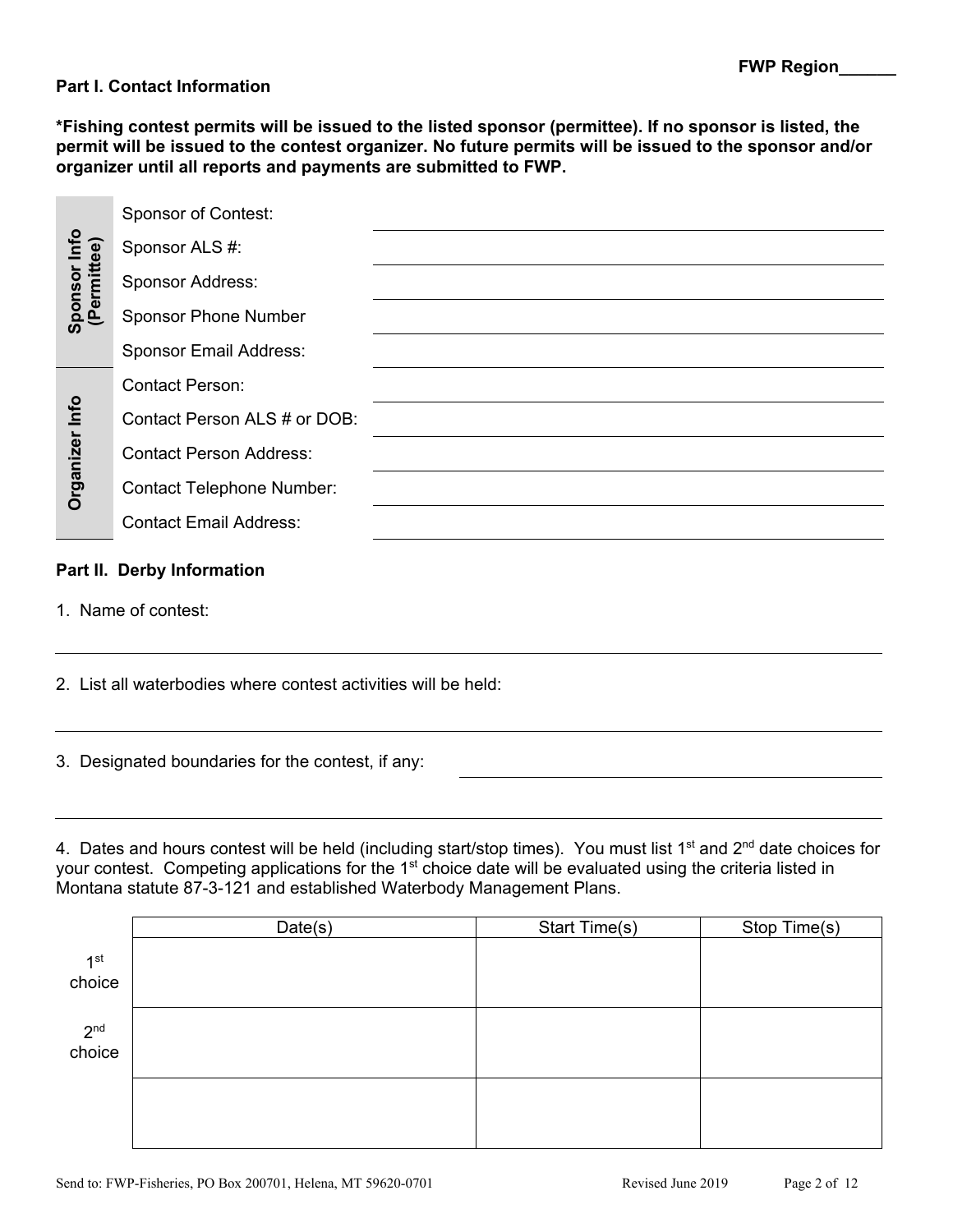5. List ALL specific fish species to be included in the contest (e.g. Rainbow Trout, Smallmouth Bass; not trout and bass):

6. List ALL Fishing Access Sites or State Parks that will be used for fishing access or contest functions such as registration and awards:

| 7. Entry fee to be charged:<br>Per Angler: Per Team: # on a team: 0ther Fees (specify):                                |  |  |  |  |  |  |  |
|------------------------------------------------------------------------------------------------------------------------|--|--|--|--|--|--|--|
| 8. Estimated number of participating anglers:                                                                          |  |  |  |  |  |  |  |
| Estimated number of participating watercraft: In state: Out of state:                                                  |  |  |  |  |  |  |  |
| 9. Is there a cap of the $\#$ of anglers or angler teams that can participate in the event? Yes No                     |  |  |  |  |  |  |  |
| 9a. If yes, what is the cap: # of teams Total # of Anglers:                                                            |  |  |  |  |  |  |  |
| 10. Estimated total number of persons involved in the event (anglers, organizers, & spectators):                       |  |  |  |  |  |  |  |
| 11. Is this a catch and release event? Yes No                                                                          |  |  |  |  |  |  |  |
| 12. What measures are proposed to decrease fish mortality during the fishing contest and how will they be<br>enforced? |  |  |  |  |  |  |  |
|                                                                                                                        |  |  |  |  |  |  |  |
|                                                                                                                        |  |  |  |  |  |  |  |
|                                                                                                                        |  |  |  |  |  |  |  |

13. Location name and address of starting and check-in points:

14. Location name, date and time of rules meeting:

15. Location name, date and time of weigh-in:

16. Requirements for participation (e.g. MT fishing license, live wells, safety equipment, proof of inspection for out of state watercraft):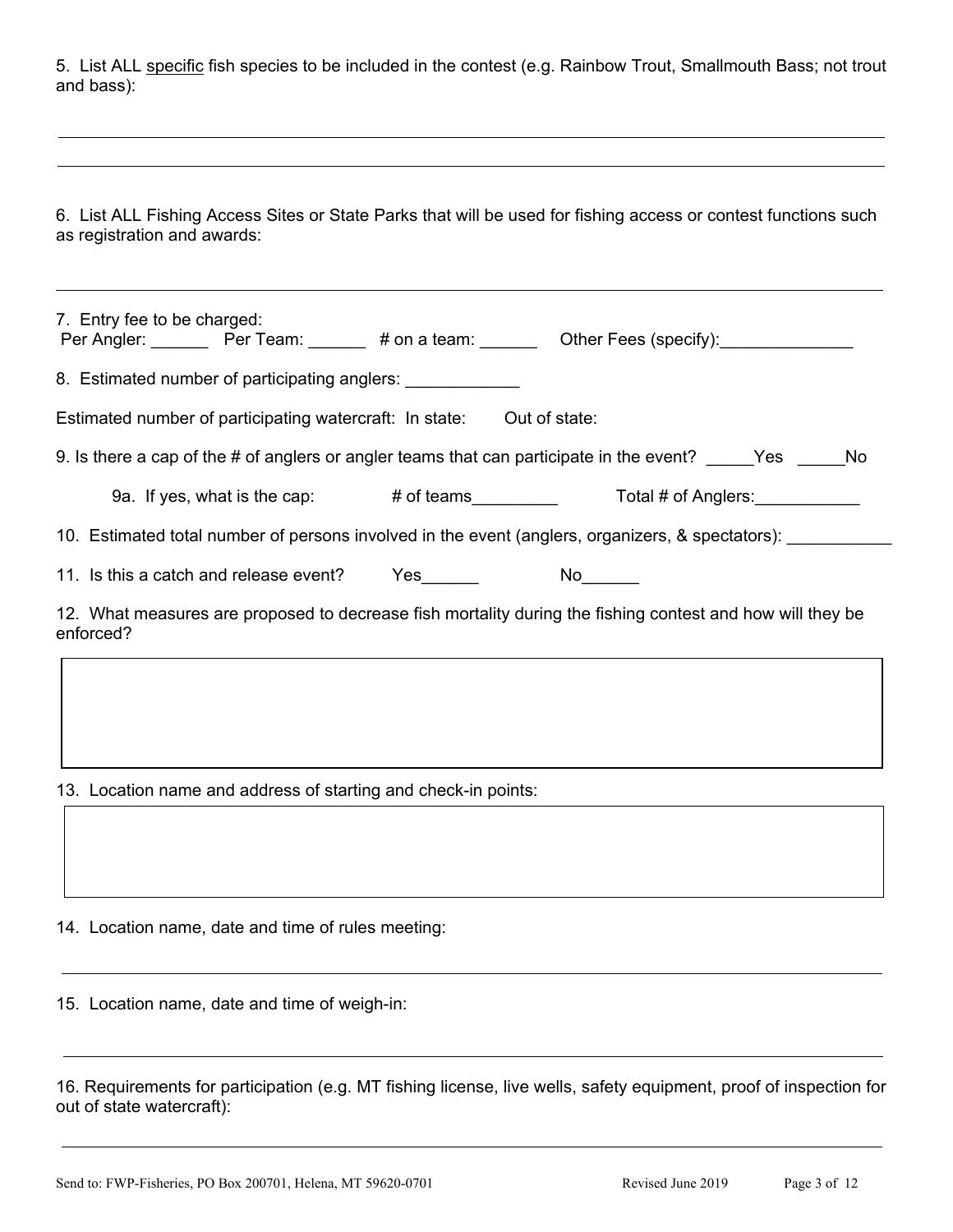# **PART III. Other**

1. Describe contest format including basis for awarding prizes (Be specific: longest or heaviest individual or combination of fish, etc.):

2. What measures are proposed to avoid or reduce conflict with other waterbody and site users?

3. What measures are proposed to prevent the introduction and spread of aquatic invasive species and how will they be enforced? How is proof of inspection going to be verified for participants where proof of inspection before launch is required?

4. Other comments or information: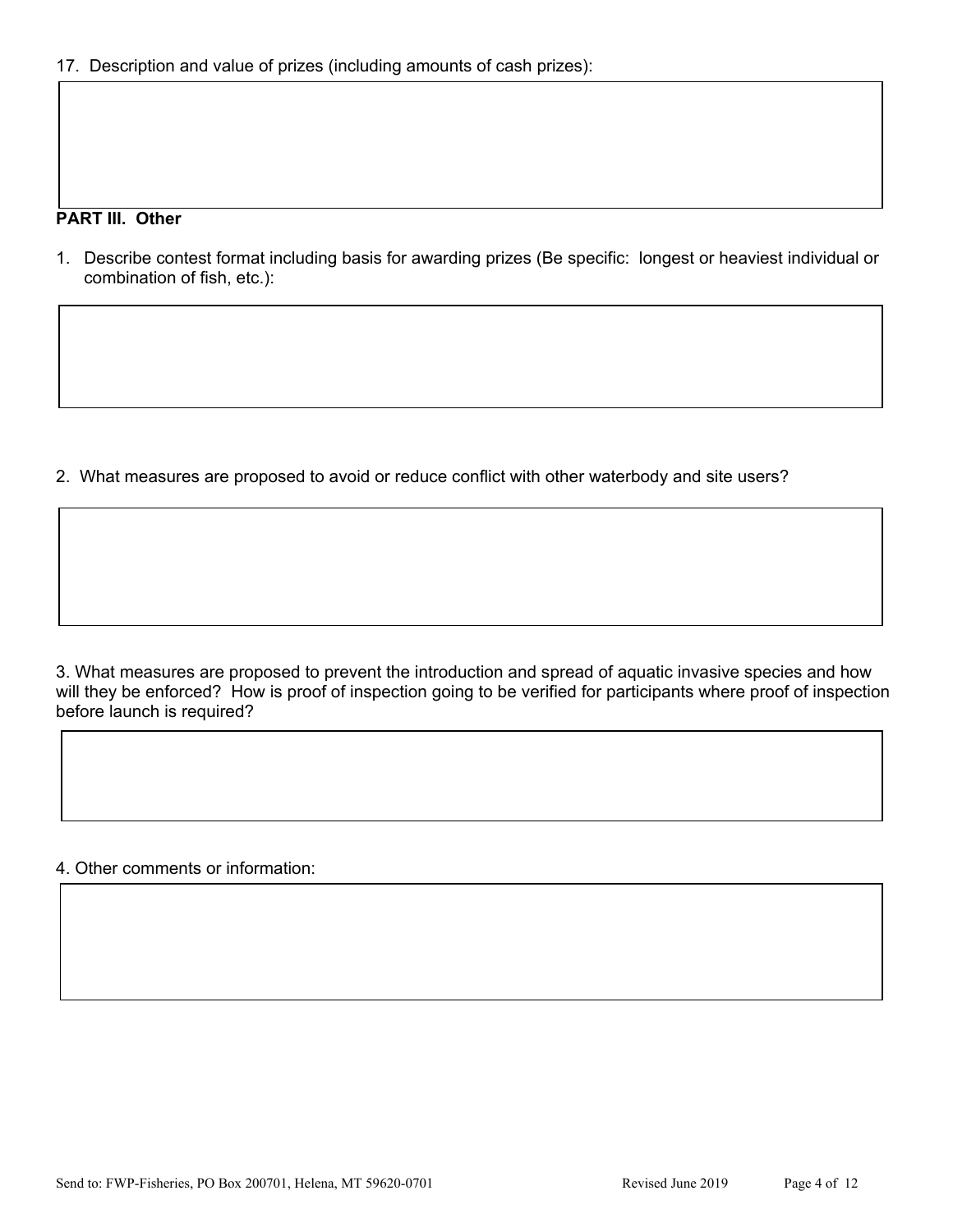# **If FWP sites are NOT involved, please sign below. If an FWP site is involved, please continue to Part IV.**

#### **SIGNATURE REQUIRED**

I am authorized to serve as a representative for this event. I certify that the information given by me in this application is true, accurate, and complete to the best of my knowledge. I agree to comply with the terms and conditions listed on the permit. I understand that failure to comply with the terms and conditions of the event or failure to submit records within 30 days of the conclusion of the event may result in loss of future opportunities to obtain a permit.

# **Applicant Signature**

**Date**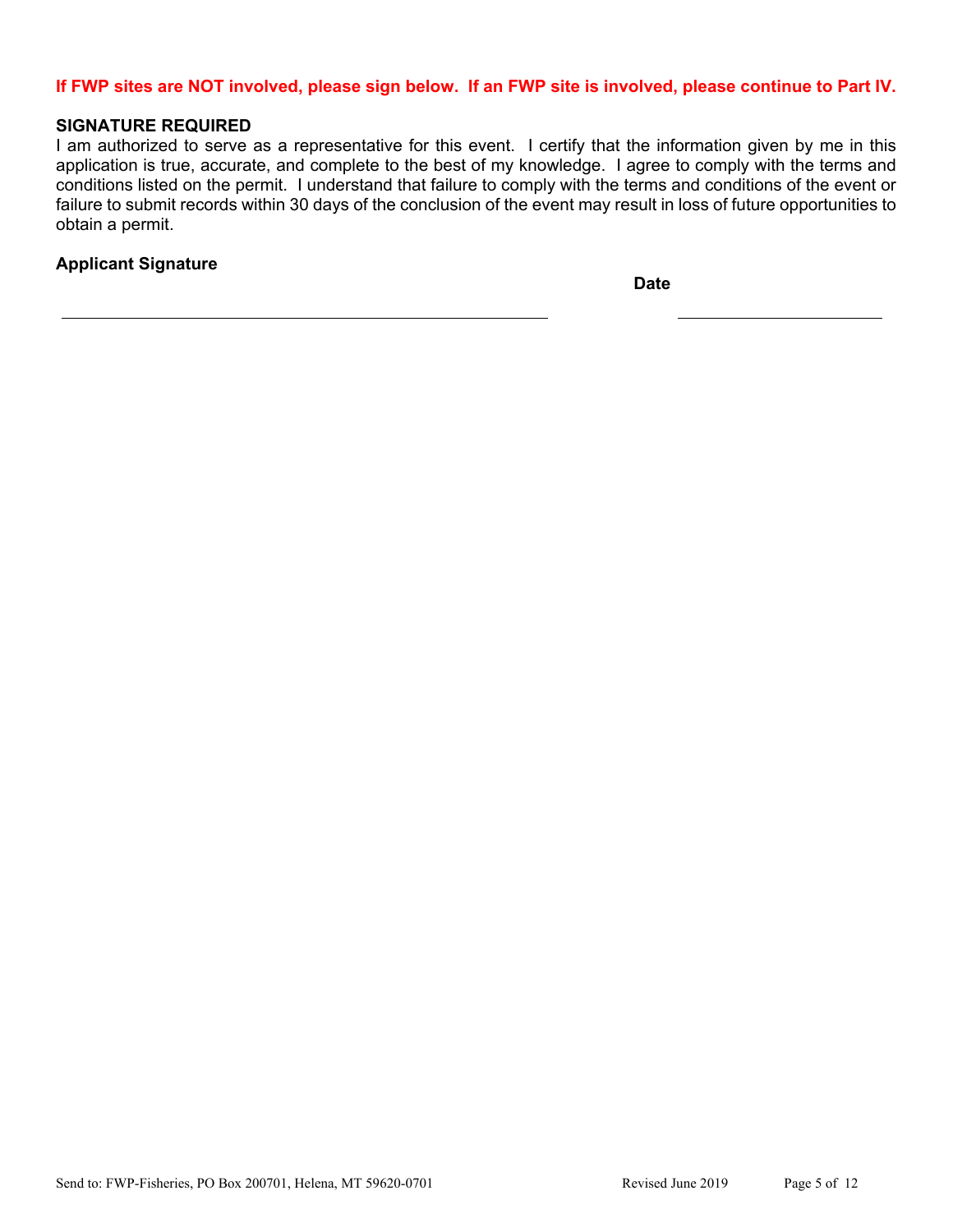# **PART IV. SPECIAL USE PERMIT FEES**

# *This page MUST be completed for contest with 30 or more people and involving FWP fishing access sites or state parks.*

FWP assesses a special use permit fee of \$3 per participant for all fishing contests with 30 or more people using FWP administered fishing access sites or state parks. The fee is used to off-set the cost of administering the event, including but not limited to site clean-up, latrine pumping, road plowing and maintenance/monitoring. FWP may adjust this fee on a case-by-case basis. Examples that may warrant a fee reduction include: contests organized primarily for children under the age of 13; contests conducted by nonprofit organizations; and contests when proceeds are donated to a nonprofit organization, a charitable cause, or educational programs. Fee adjustment decisions are the responsibility of FWP and are based on the information provided in this permit application. Please complete the remainder of this page to help FWP determine the fee amount. The contest organizer is responsible for submitting all owed fees within 30 days after the conclusion of the contest**.** Organizers will receive a Fee Payment Form with their permit.

## **1. Names of FWP Fishing Access Sites or State Parks that would be utilized or affected by contest:**

| Name of site: | Name of site: |  |
|---------------|---------------|--|
| Name of site: | Name of site: |  |

## **2. Estimated number of participating anglers in contest: \_\_\_\_\_\_\_\_**

#### **3. Check those that apply:**

 $\Box$  Contest organized by a 501(c)(3) nonprofit organization. You must include a copy of your IRS tax-exempt status with your application.

 $\Box$  Proceeds from this event will be donated to a nonprofit organization or charitable cause.

Name of nonprofit organization or charitable cause:

Percentage of proceeds that will be donated (check one):

 $\Box$  100%  $\Box$  75%  $\Box$  50%  $\Box$  25%  $\Box$  Other:

 $\Box$  Contest is organized primarily for children under the age of thirteen (majority of participants are children).

## **SIGNATURE REQUIRED**

I am authorized to serve as the representative for this event. I certify that the information given by me in this application is true, accurate, and complete to the best of my knowledge. I agree to comply with the terms and conditions listed on the permit. I understand that permit fees may apply to this event. I understand that failure to comply with the terms and conditions of the permit or failure to submit records and fees, if applicable, within thirty days following the conclusion of the event may result in loss of future opportunities to obtain a permit.

## **Applicant Signature:**

**Date**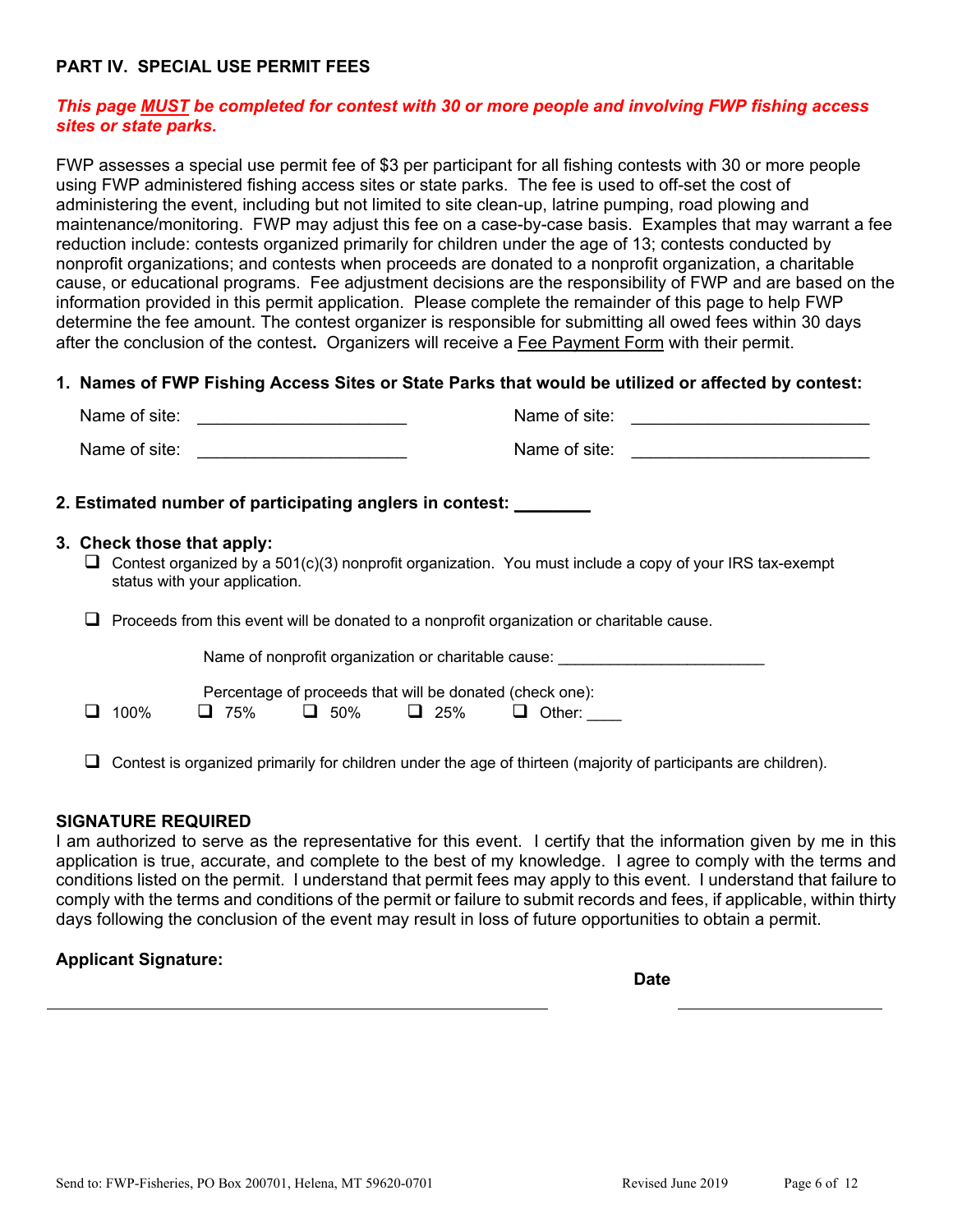# **MONTANA FISHING CONTEST LAWS AND RULES**

# **MONTANA STATUTES**

# **87-3-121. Conditions for award of prizes.**

(1) It shall be unlawful for any person, firm, corporation, association, or club to offer or give any prize, gift, or anything of value in connection with or as a bag limit prize for the taking, capturing, killing, or in any manner acquiring any game, fowl, fur-bearing animals, or any bird or animal now or that shall be hereafter protected in any way by the fish and game laws of the state of Montana.

 (2) The commission shall adopt rules to regulate contests by a person, firm, corporation, association, or club that intends to offer or give a prize, gift, or anything of value in connection with or as a prize for the taking, capturing, killing, or in any manner acquiring fish that are protected under Title 87. The commission's rules must be based on the commission's duty under Title 87 to protect, preserve, and propagate fish in the state.

(3) This section shall not be construed to prohibit the award of prizes for any one game bird or fur-bearing animal on the basis of size, quality, or rarity.

 **History:** En. Sec. 1, Ch. 82, L. 1935; re-en. Sec. 3744.1, R.C.M. 1935; amd. Sec. 1, Ch. 48, L. 1974; R.C.M. 1947, 26- 809; amd. Sec. 1, Ch. 346, L. 1987.

# **FWP Rules for Regulation of Fishing Contests**

## 12.7.801 DEFINITION

(1) "Fishing contest" is any event, contest, derby or tournament where an entry fee is charged or where people are expected to compete to win prizes or cash based on the capture of an individual fish or combination of fish. Fishing contests involving fewer than 30 people with cash prizes or merchandise worth \$500 or less do not require a permit but must comply with the provisions of this subchapter.

> AUTH: 87-3-121, MCA IMP: 87-3-121, MCA

## 12.7.802 APPLICATION

(1) Any individual, club, organization or business wishing to sponsor a fishing contest on a body of water open to public fishing must submit an application to the department of Fish, Wildlife and Parks as specified in this rule.

(2) Applications must be submitted between September 1 and November 1 for open water contests proposed for the following March 1 through December 1;

(a) applications for benefit fundraising contests received later than November 1 may be accepted. (3) Applications must be submitted between May 1 and July 1 for ice fishing contests proposed for the following December 1 through March 1;

(a) applications for benefit fundraising contests received later than July 1 may be accepted.

(4) Contest sponsors must provide documentation that they have approval to use each fishing access site not under the ownership or control of the department that is listed in the application.

(5) Contest sponsors are responsible for notifying participants of any public safety concerns associated with the contest.

(6) Contest sponsors are responsible for notifying participants that boats and trailers must be cleaned before and after the contest to prevent transport and introduction of aquatic nuisance species.

> AUTH: 87-3-121, MCA IMP: 87-3-121, MCA

# 12.7.803 EVALUATION AND RECOMMENDATION

(1) The department will evaluate the application based on the following criteria:

a) impacts of the contest on the fish population of the host body of water, the aquatic ecosystem and the immediate area;

b) Compatibility of the contest with fisheries management objectives for the water;

(c) purse or participation limits (limits may or may not be imposed depending upon public comments received or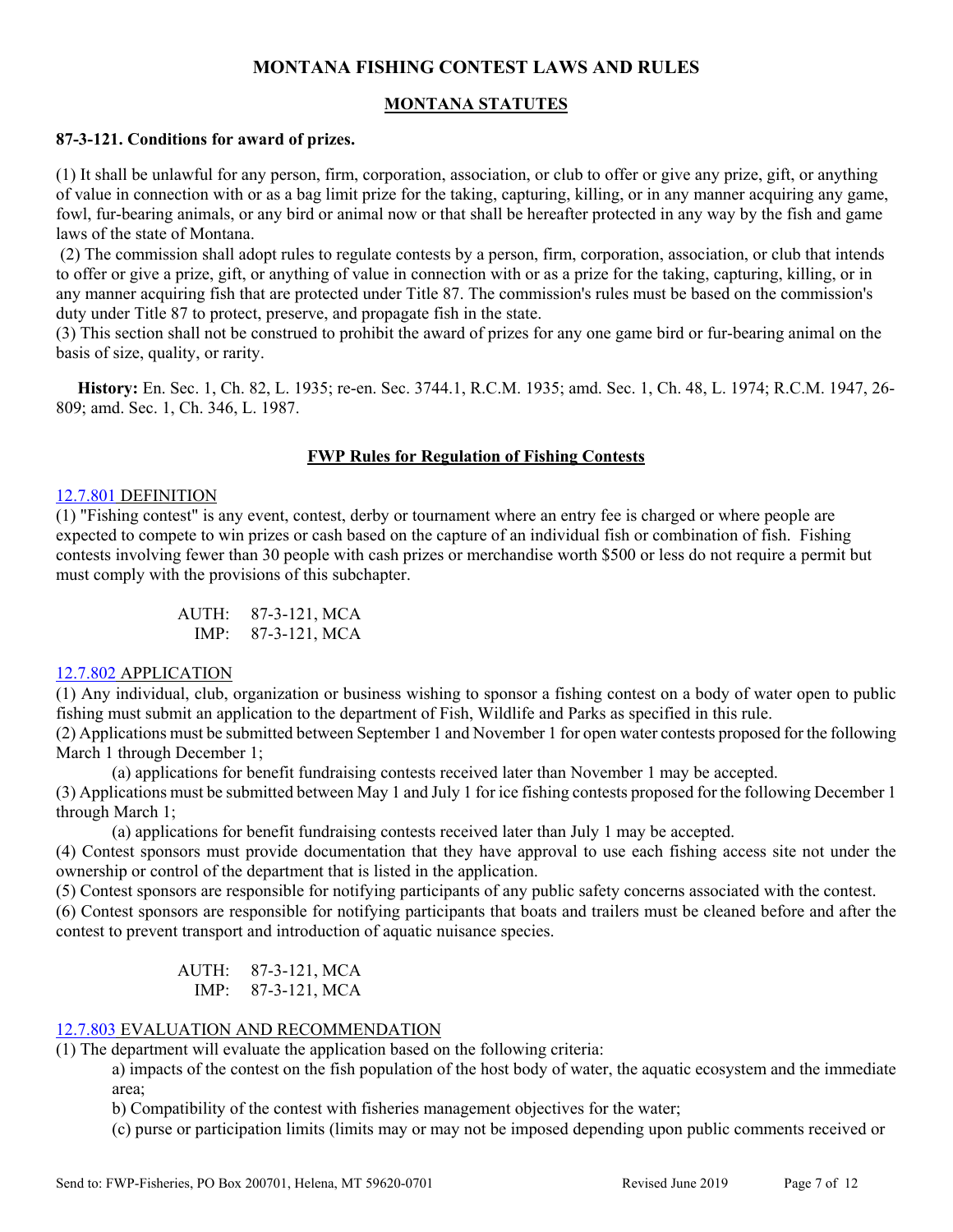potential conflict with other users);

(d) conflicts with other contests proposed for a body of water;

(e) compliance with contest rules, conditions or reporting requirements for previously sponsored contests;

(f) environmental conditions (such as relevant historic high water temperatures) and compatibility of check-in format with successful release of live fish for catch and release contests; and

(g) contest boundaries.

(2) The department will give public notice of all contests and provide an opportunity for public comment on each application.

AUTH: 87-3-121, MCA IMP: 87-3-121, MCA

# 12.7.804 COMPETING APPLICATIONS

(1) When two or more contests are proposed on a single body of water the department will approve applications which:

(a) offer the best opportunities for public benefits by furthering knowledge of angling ethics and aquatic ecology;

(b) have been approved historically;

(c) have had good participation; and

(d) have a good record of compliance.

(2) The department may request that applicants competing for a permit on the same or consecutive weekends resolve conflicts and allocate limited dates among themselves.

> AUTH: 87-3-121, MCA IMP: 87-3-121, MCA

# 12.7.805 DEPARTMENT DECISION

(1) The department will issue a decision regarding applications no later than February 1 for open water contests or October 1 for ice-fishing contests. The department may approve an application as submitted, approve an application with modifications or deny an application. When an application is approved with modifications, the applicant must respond to the department within 20 days of receipt of the department's written decision if the modifications are unacceptable. Failure to do so will constitute acceptance of the decision.

(2) An application may be denied if in the opinion of the department any of the following are found to exist:

(a) the contest will have detrimental impacts on fish populations, the aquatic ecosystem or the surrounding area;

(b) the contest would conflict with management goals for the host water;

(c) the contest conflicts with other proposed contests or intended uses of the host water;

(d) the proposed contest would be held during a period of heavy recreational use on the host body of water,

increasing the likelihood of conflicts with other users; and

(e) there is significant public opposition to the proposed contest based on biological or recreational conflict concerns. Public comments will be provided to the sponsor on request.

(3) Conditions may be placed on contests to:

(a) minimize fish mortality in catch and release contests;

(b) regulate harvest;

(c) reduce user conflicts; or

(d) require supplemental trash removal, restroom facilities, or other maintenance at department access sites when routine facilities and maintenance are inadequate for the contest.

(4) Contests may not be scheduled and approved for consecutive weekends on any body of water less than 100,000 surface acres in size.

(5) Contests may not be scheduled on holiday weekends, including but not limited to Memorial Day, Fourth of July, and Labor Day.

(6) The department will notify the applicant of its decision by mail. The department shall notify the public with an announcement released to all major state newspapers and through notice published on the department website.

> AUTH: 87-3-121, MCA IMP: 87-3-121, MCA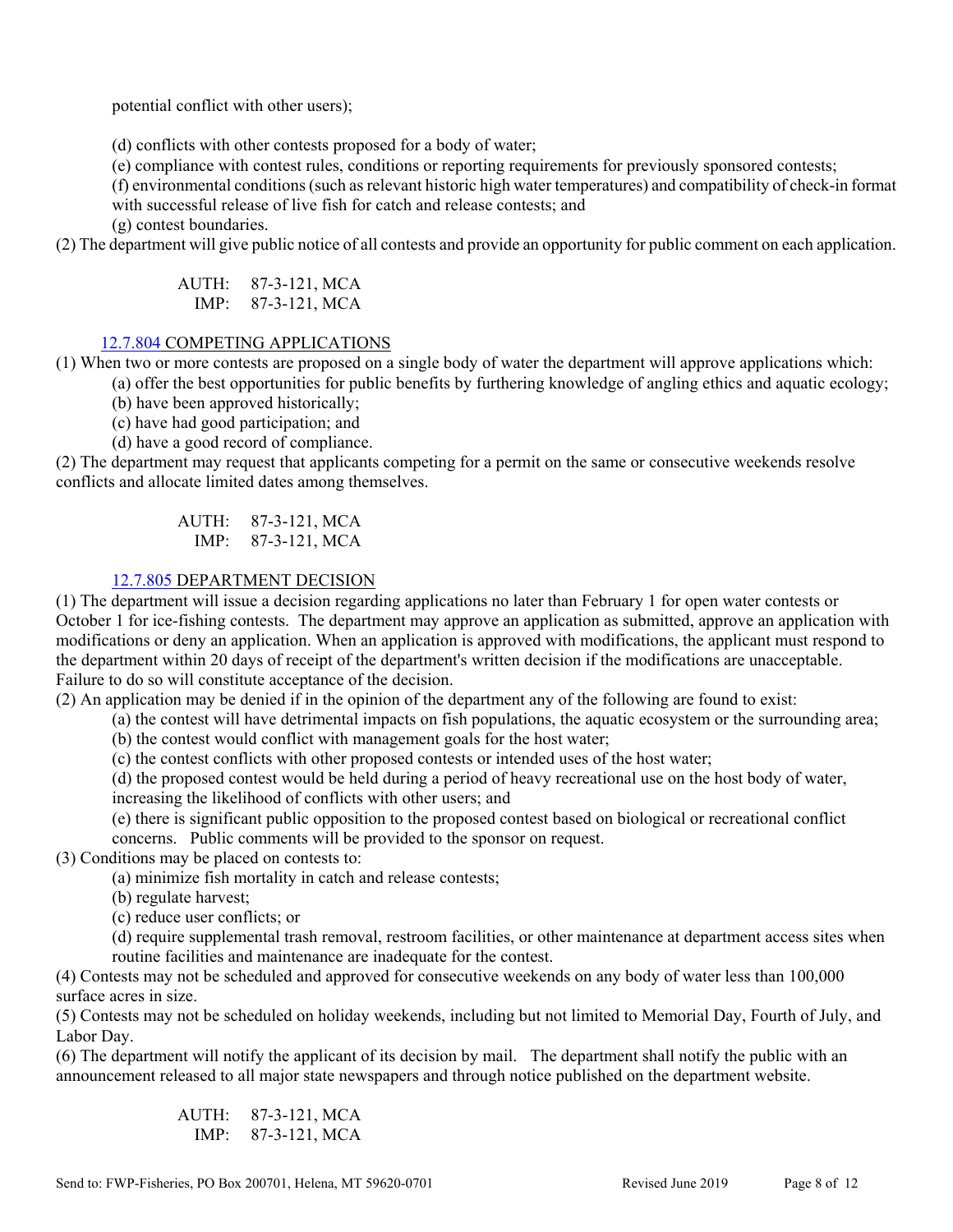#### 12.7.806 REPORTING REQUIREMENTS

(1) Within 30 days after an approved fishing contest, the sponsor shall report to the department information on the success of contest participants on forms provided at the time of contest approval.

> AUTH: 87-3-121, MCA IMP: 87-3-121, MCA

# 12.7.807 PROHIBITED CONTESTS

(1) Contests involving any Montana listed species of special concern are prohibited except the following:

(a) Contests are allowed for lake/reservoir stocked Yellowstone Cutthroat Trout ( Oncorhynchus clarki bouvieri ) or Westslope Cutthroat Trout ( Oncorhynchus clarki lewisi ) including upper Missouri Cutthroat Trout.

(2) All contests involving wild trout ( Salmo Onchorynchus or Salvelinus ) in streams/rivers are prohibited. Contests for Brook Trout (Salvelinus fontinalis) that are restricted to anglers 14 years or younger are allowed until July 17, 2017.

> AUTH: 87-3-121, MCA IMP: 87-3-121, MCA

#### 12.7.808 WAIVER

(1) Upon a showing of good cause, the department may waive the application of any rule except where waiver is precluded by statute.

(2) During approved catch-and-release fishing contest hours, fish caught for contest purposes and released alive by contest participants are not considered part of their daily limit. Contest participants may not have more than the daily limit in their possession at any time. All fish must be released alive at the end of the day unless the fish died as a result of handling during the contest.

> AUTH: 87-3-121, MCA IMP: 87-3-121, MCA

## 12.7.809 APPEAL TO THE COMMISSION

(1) The applicant or any person supporting or opposing an application may appeal the decision of the department to the commission. An appeal may be made on any grounds or arguments made to the department during the department's evaluation and consideration of the application. A notice of appeal must be filed with the commission within 20 days of written notice of the department's decision.

(2) The commission's decision to approve the application as submitted, to approve the application with modifications or to deny the application will be made on the criteria of ARM 12.7.805. The commission's decision will be final. (History Sec. 87-2-121 MCA; IMP, Sec. 87-3-121 MCA; New, 1995 MAR p. 367, Eff. 3/17/95.)

# **12.5.706** IDENTIFIED AREAS THREATENED WITH AQUATIC INVASIVE SPECIES AND APPLICABLE QUARANTINE MEASURES

(1) Because of the known existence of aquatic invasive mussels in the areas defined in ARM 12.5.707, the department has identified all other areas of the State of Montana as an invasive species management area because of the threat of infestation of aquatic invasive mussels.

(2) The department has determined the following quarantine measures are necessary to prevent the spread of aquatic invasive mussels:

(a) vessels and equipment approaching a department inspection station must stop for inspection as directed;

(b) vessels and equipment entering the state that do not approach a department inspection station must be inspected for aquatic invasive species prior to launching in any Montana water body, unless previously approved by the department for local use only;

(c) vessels and equipment traveling across the Continental Divide into the Columbia River Basin that have been used on waters outside of the Columbia River Basin must be inspected at a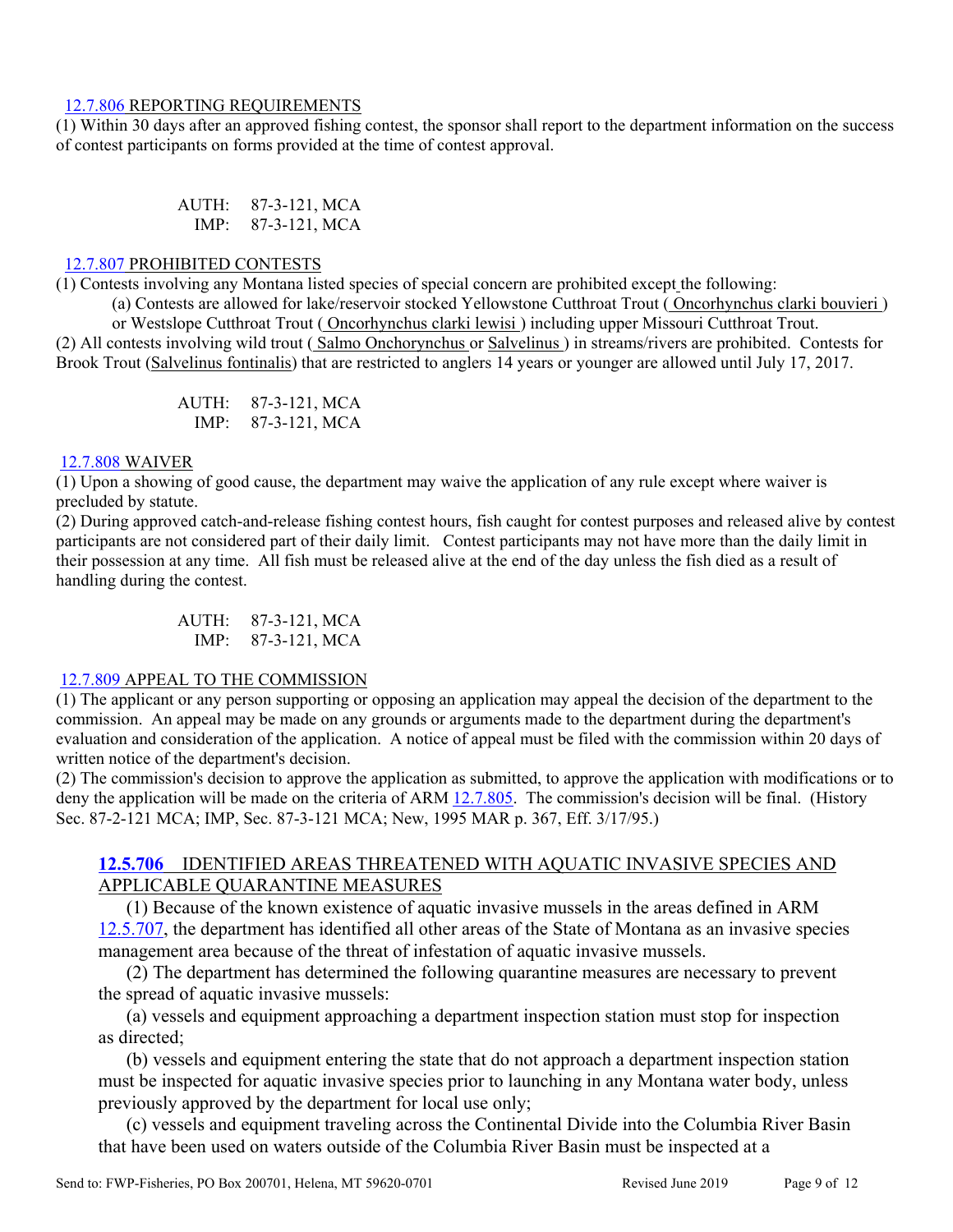department inspection station prior to launching within the Columbia River Basin. The department will post approved inspection stations and operating hours at fwp.mt.gov;

(d) upon removing a vessel from any surface waters and before leaving the associated boat launch or parking area, all aquatic vegetation must be removed from the vessel, trailer, and equipment;

(e) transport of surface water is prohibited unless authorized by the department;

(f) live aquatic bait and fish must be transported in clean non-surface water where allowed in current public fishing regulations;

(g) reasonable measures must be taken to dry or drain all compartments or spaces that hold water, including emptying bilges, applying absorbents, and ventilation; and

(h) areas subject to inspection include but are not limited to:

(i) the exterior of the vessel;

(ii) livewells;

(iii) bait buckets;

(iv) ballast tanks;

(v) bilge areas; and

(vi) trailer transporting vessel.

(3) Any vessel at an inspection station found with invasive species, or any vessel containing residual water that has been in infested water in the last 30 days, will be decontaminated by AIS staff as arranged by the department. Infested waters that contain microscopic AIS species are identified on the map titled "Mussel-Infested States and Waterbodies" available at fwp.mt.gov. AIS staff shall refer to the map or to the most current known information.

(4) Decontamination methods on vessels subject to (3) may include hot water washing, hot water flushing, and drying time, including interior portions of complex engine systems and pumps. A decontamination order may be issued that requires a drying period as directed by the department. The drying time will depend on weather conditions. During the drying period, the department may lock the vessel to the trailer to prevent launching. The department will be responsible for arranging the time and location to unlock the vessel when the drying time is complete. It is prohibited for anyone other than authorized department staff to remove the lock during the drying time. If a vessel requires a drying period as part of the decontamination process, then the vessel must pass a second inspection prior to launching in Montana waters in order to be considered decontaminated.

(5) Upon inspection and/or decontamination, proof of compliance on any requirements will be provided and must be shown upon request.

(6) Emergency response vehicles and equipment engaging in emergency response activities are exempt.

(7) Violation of this rule is subject to penalty under 80-7-1014, MCA.

# **12.5.707** IDENTIFIED BODIES OF WATER CONFIRMED OR SUSPECTED FOR AQUATIC INVASIVE MUSSELS

(1) The department has identified the following bodies of water as invasive species management areas because they are infested with confirmed or suspected aquatic invasive mussels:

(a) Canyon Ferry Reservoir; and

(b) Tiber Reservoir (Lake Elwell).

(2) The department has determined the following quarantine measures are

necessary to prevent further spread of the species from these bodies of water:

(a) all vessels and equipment launched or having otherwise entered the

water bodies listed in (1) must be inspected and, if directed by the department, decontaminated at a department decontamination station as required in ARM 12.5.706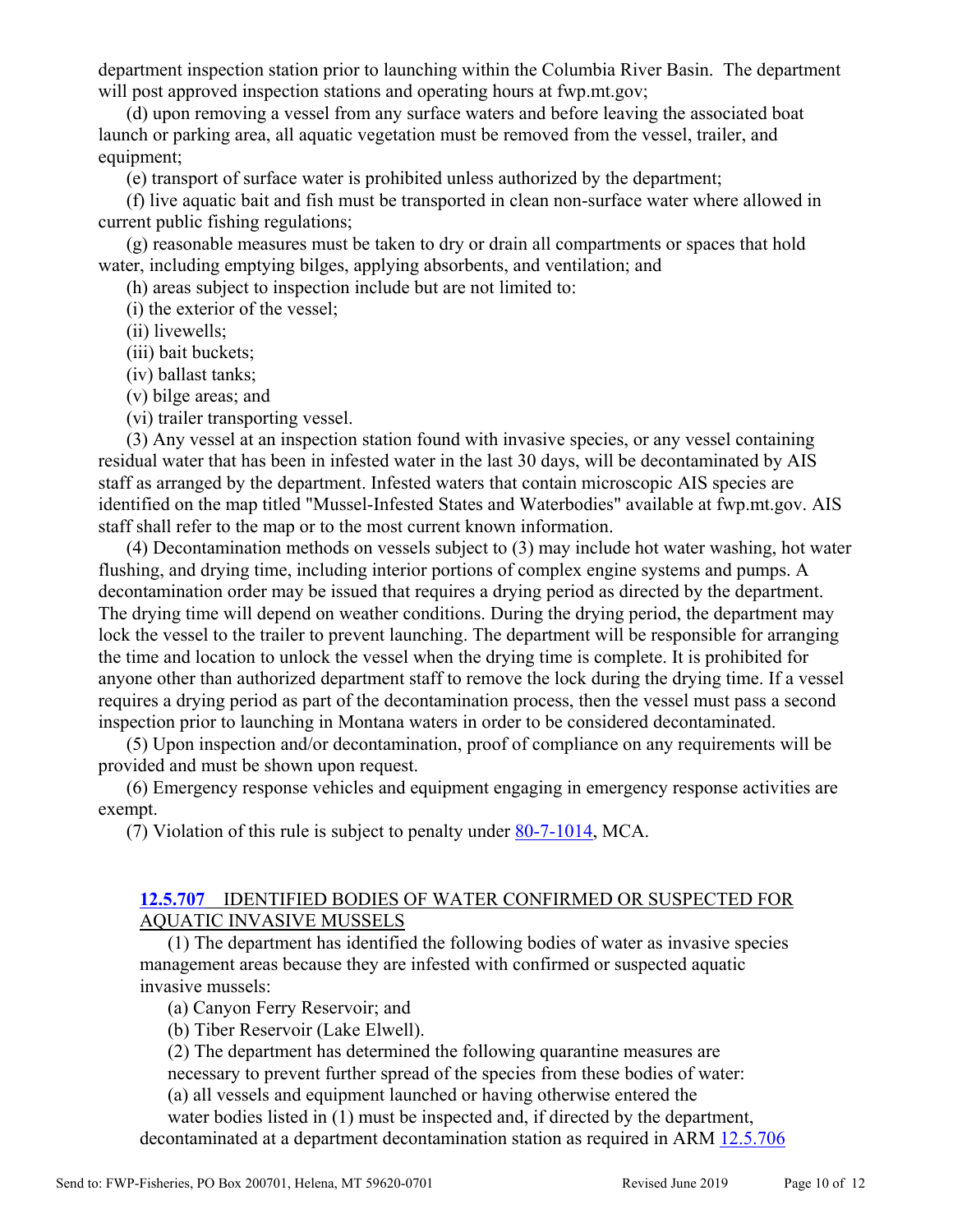prior to leaving the water body. The following are exempt:

(i) vessels approved by the department for local travel only (vessels approaching a department inspection station must still stop as directed pursuant to ARM 12.5.706);

(ii) emergency response vehicles and equipment engaged in emergency response activities.

(b) when an approved or decontaminated vessel leaves the water bodies

listed in (1), all aquatic bait and fish must be transported without water.

(3) Any rules or regulations for boat ramps or boat launching on the water bodies listed in (1) operated by the Bureau of Reclamation are considered rules

adopted pursuant to the authority of the department for enforcement of these sites.

(4) Upon inspection and/or decontamination, proof of compliance on any requirements will be provided and must be shown upon request.

(5) Violation of this rule is subject to penalty under 80-7-1014, MCA.